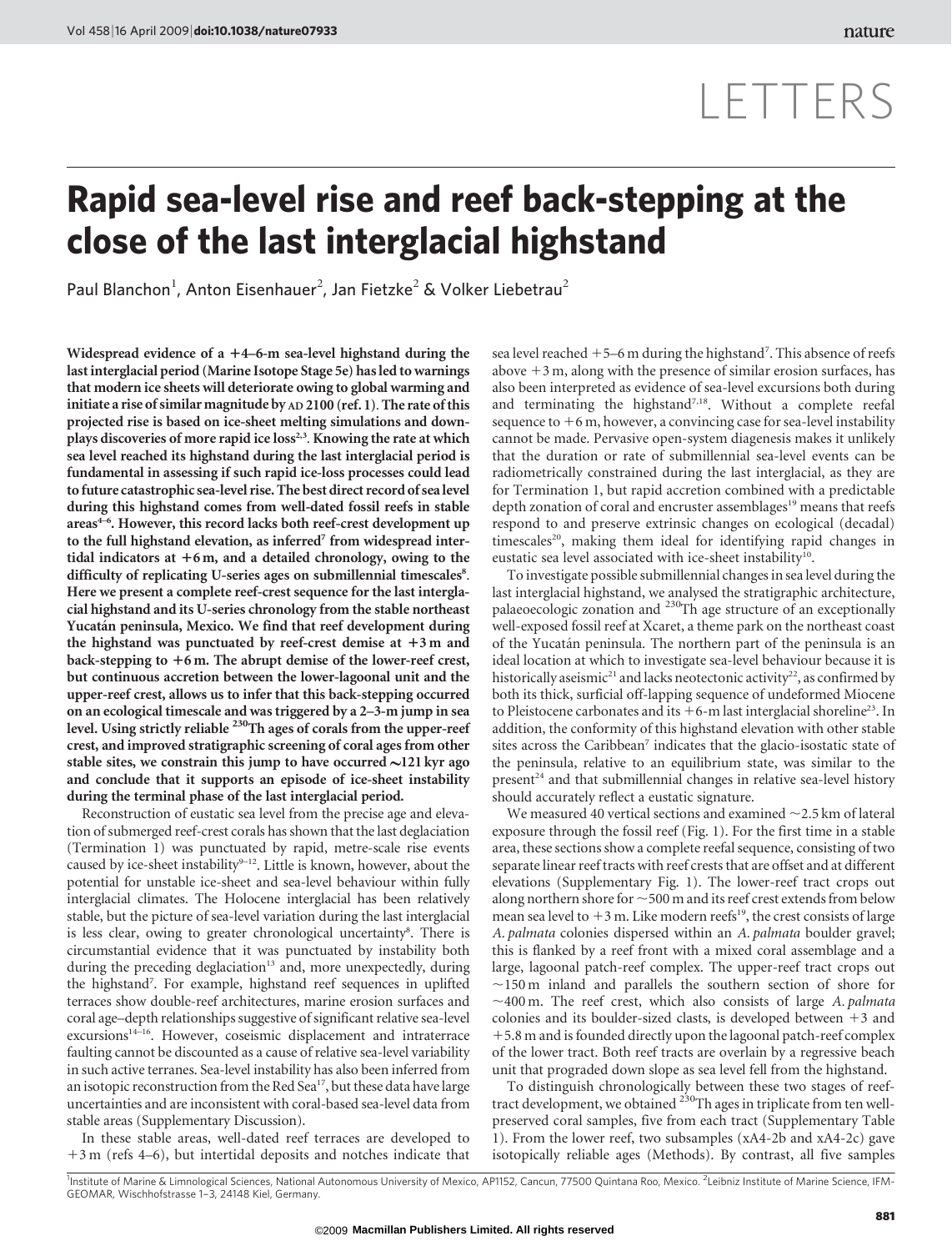

Figure 1 | Stratigraphic sections and reconstruction of reef development at Xcaret during the last interglacial. a, Stratigraphic sections along transects crossing Acropora palmata (A.p.) reef crests, showing age, geometry, elevation and contact relations of the upper-reef tract (URT) and the lowerreef tract (LRT) (red line marks boundary). Positions of dated coral samples

from the upper reef gave at least one age that is isotopically reliable (Fig. 2). These reliable  $^{230}$ Th ages confirm that both reef tracts are contemporary and formed during Marine Isotope Stage 5e. However, the reliable subsamples from upper-reef corals reveal a millennial-(ages in kiloyears) are indicated by red arrowheads (only strictly reliable ages

scale age variability that exceeds the analytical error by a factor of



Figure 2 | Isotopic reliability of  $^{230}$ Th coral ages from Xcaret. Ages within the grey band (146.6–149.6%) have the same  $\delta^{234}U(T)$  value as modern corals and sea water and are strictly reliable.  $\delta^{234}U(T)$  represents the decaycorrected activity ratio calculated from the value measured today (*T* = 0):<br> $\delta^{234}U(T) = \delta^{234}U(0) \exp(\lambda_{234}T)$ , where  $\delta^{234}U(0)$  (‰) = [(<sup>234</sup>U/  $\delta^{234}U(T) = \delta^{234}U(0) \exp(\lambda_{234}T)$ , where  $\delta^{234}U(0)$  (‰) = [(<sup>234</sup>U/<br><sup>238</sup>U)<sub>activity</sub> - 1] × 10<sup>3</sup> and  $\lambda_{234}$  = 2.8263 × 10<sup>-6</sup> yr<sup>-1</sup>. Ages within the

dashed lines correspond to 149  $\pm$  8% and are isotopically reliable to within 2 kyr (Methods). All other ages are unreliable. Error bars, two standard deviations of the mean  $(2\sigma)$ .

882

3–10—a finding that is consistent with other analyses of true-age variability<sup>8</sup>. To address this variability, we excluded subsamples with  $\delta^{234}U(T)$  values outside the range of modern corals and sea water  $(146.6-149.6\%)^{25}$ . This left two strictly reliable ages from the lower reef and five strictly reliable ages from the upper reef (Fig. 2 and Supplementary Table 1). The two ages from the lower reef, 132 and

134 kyr, indicate that it is older than the upper reef, but, given the marginal 238U concentrations, their accuracy is suspect. Ages from the upper reef show a range between 125 and 117 kyr, but the older ages are from clasts of A. palmata in the reef-flat zone, and could potentially be transported from the lower reef by hurricanes (thus making them unreliable for sea-level determination). The two strictly reliable subsamples from in situ A. palmata colonies in the reef crest (xD4-2a and xD4-3a) gave younger ages, between 117 and 119.5 kyr, and most likely indicate the true age of upper-reef tract development (Fig. 2). The only other *in situ* coral dated from the upper-reef crest (xE2-2a) also gave an age of 117.7 kyr, but this is accurate only to

within 2 kyr. Despite the lack of a good age from the lower-reef tract, differences in biofacies and elevation confirm that the two reefs are contemporaneous and had a back-stepping pattern of development. Progradation of the overlying beach unit during sea-level fall at the end of the highstand, for example, caused infiltration of an abraded shell gravel into the upper-reef crest and adjacent zones. This indicates that the reef had an open framework and was alive just before sea-level fell. No infiltration of beach gravel occurred in the lower-reef crest, however, because surface porosity was already occluded by a cap of crustose coralline algae (Fig. 1). This lack of infiltration requires that the lower reef be older, and the presence of a coralline cap signifies that

shown). x-bed, cross-bedding. b, Location of transects, stratigraphic sections (all detailed in Supplementary Fig. 1) and subcrop positions of reef-crest units from the LRT and the URT. Scale, 100 m. c, Reconstruction of zonation, geometry and elevation of the LRT and the URT and their corresponding sea-level positions (overlying regressive beach unit omitted for clarity). Horizontal scale, 10 m.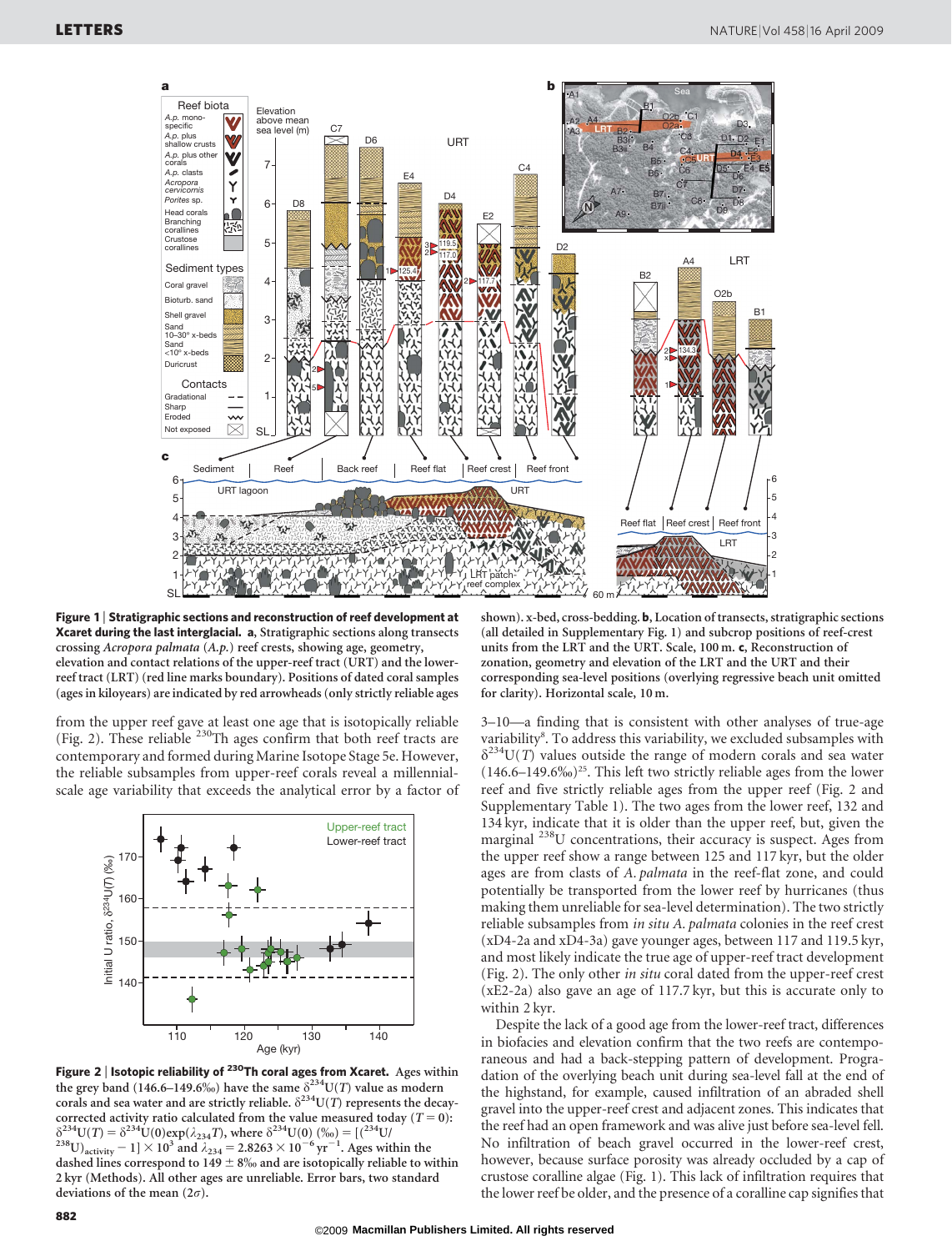it died suddenly but remained submerged in sea water. Combined with its greater elevation, these differences imply that the upper reef backstepped during sea-level rise.

The timing of reef demise and back-stepping is further constrained by key differences in the stratigraphic transition between the two reef tracts. In the lagoon, the transition is discontinuous and marked by a sharp, erosive contact across which there is a switch from patch-reef corals to sediment-tolerant intergrowths of branching coralline algae<sup>26</sup> and small-branched *Porites* (see D8 to D6, Fig. 1). By contrast, on the adjacent but more elevated windward edge of the patch-reef complex, the transition into the upper crest is abrupt but continuous, implying that conditions changed rapidly but remained conducive to continuous coral growth (see E4 to C4, Fig. 1). The sudden demise of reef-crest corals in the lower reef was therefore not only accompanied by sudden, partial demise in the lagoon, but also by a sudden ecological shift to reef-crest conditions along the windward edge of the patch-reef complex. This continuous development between reef tracts not only requires that they were contemporaneous but that the demise of the lower-reef crest at  $+3$  m was ecologically synchronous with back-stepping and relocation of the upper-reef crest (Fig. 1c).

Furthermore, sea-level indicators demonstrate that this abrupt reef-crest back-stepping occurred at a sea-level position that was higher by 2–3 m. We assume that the maximum elevation of the lower-reef crest at  $+3$  m closely represents mean low water and rule out the possibility that it was a submerged feature on the basis of the distinct breakwater facies zonation and the development of a lagoon where patch reefs reached the same elevation (Fig. 1c and Supplementary Fig. 1). The conclusion that this was a breakwater reef is also supported by the presence of a shallow, depth-restricted encruster association<sup>19</sup> of coralline algae, Homotrema rubrum and vermetid gastropods on clasts and colonies of A. palmata.

The upper-reef crest, by contrast, contains clear indicators of a sealevel position higher than  $+3$  m during its earliest development. In situ colonies of A. palmata up to 1.5 m tall are developed at the base of the reef-crest unit between  $+3$  and  $+4.5$  m (see D4 and E2, Fig. 1). If those colonies reached mean low water, then sea level must have been a minimum of  $+4.5$  m when the crest developed. This higher sealevel position is also supported by the  $+4-4.5$ -m elevation of the base of the reef-flat deposit, which indicates that it could only have developed at a sea-level position greater than or equal to  $+4.5$  m (see E4, D5 and C5, Supplementary Fig. 1). Finally, the reef-crest encruster association only appears above an elevation of  $+3.5$  m,

which is consistent with a sea-level position of  $+5.5$  m. Combined, these indicators provide reliable evidence for a minimum sea-level position of  $+5$  m during early development of the upper-reef tract. We note, however, that the upper reef-flat surface at  $+5.5$  m is close to the maximum reef-crest elevation of  $+5.8$  m. The possibility that sea level jumped from  $+3$  m to its final highstand elevation of  $+6$  m cannot therefore be excluded (Fig. 1).

Given the absence of widespread reef development above  $+3$  m in stable, low-lying areas like the Bahamas and Western Australia, the complete reef section at Xcaret provides a key insight into the final stage of reef development during the last interglacial. Reef demise and back-stepping at Xcaret was not only accompanied by localized erosion in the lagoon, but also by an abrupt switch to a sediment-tolerant assemblage<sup>26</sup>. This implies that the  $2-3-m$  sea-level jump outpaced accretion of the lower-reef crest and created a higher-energy wave field that enhanced sediment flux and smothered and eroded corals in lagoonal depressions. Coral growth could only continue along the elevated edge of the patch-reef complex and quickly developed large colonies of A. palmata, which formed the core of the upper-reef crest. This single jump in sea-level was therefore responsible for reef demise, marine erosion, back stepping and the suppression of reef growth features that are all common along other low-lying coasts and that have been used to support claims of multiple sea-level excursions during the last interglacial<sup>7</sup> (Supplementary Discussion).

To constrain the timing of the sea-level jump during the last interglacial, we screened isotopically reliable ages from the Bahamas<sup>4</sup> and Western Australia<sup>5,6</sup> for stratigraphic consistency<sup>27</sup> (Methods) and compared these data with coral ages and reef-crest sea-level indicators from Xcaret (Fig. 3). We identified three stratigraphically reliable age groups from the extensive Western Australia data set which indicate that widespread reef development at  $+3$  m occurred during a 5-kyr stillstand of sea level between 126 and 121 kyr ago (Fig. 3). Most of the reliable ages of corals from the Bahamas fall into the same interval but do not form stratigraphically consistent groups. Given the limited occurrence of reef development up to  $+6$  m in these stable areas, and the younger age of in situ reef-crest corals from the upper reef at Xcaret, we tentatively place the timing of the sea-level jump that caused reef demise and back-stepping at Xcaret immediately after the youngest reliable age group, 121 kyr ago. Although the precision of these ages precludes any direct measurement of the rise rate involved in the jump, it was most likely similar to rates that caused ecologically sudden demise and back-stepping of Caribbean reefs during the last





from Western Australia<sup>5,6</sup>. (VH, Vlaming Head; MB, Mangrove Bay; YC, Yardie Creek; BP, Burney Point; LP, Leander Point; RI, Rottnest Island.) Sea-level position is defined by surface elevation of the reef terrace. Stratigraphically consistent age groups highlighted in Western Australia data define a 5-kyr interval for the  $+3$ -m sea-level stillstand (shaded interval). Error bars,  $2\sigma$ .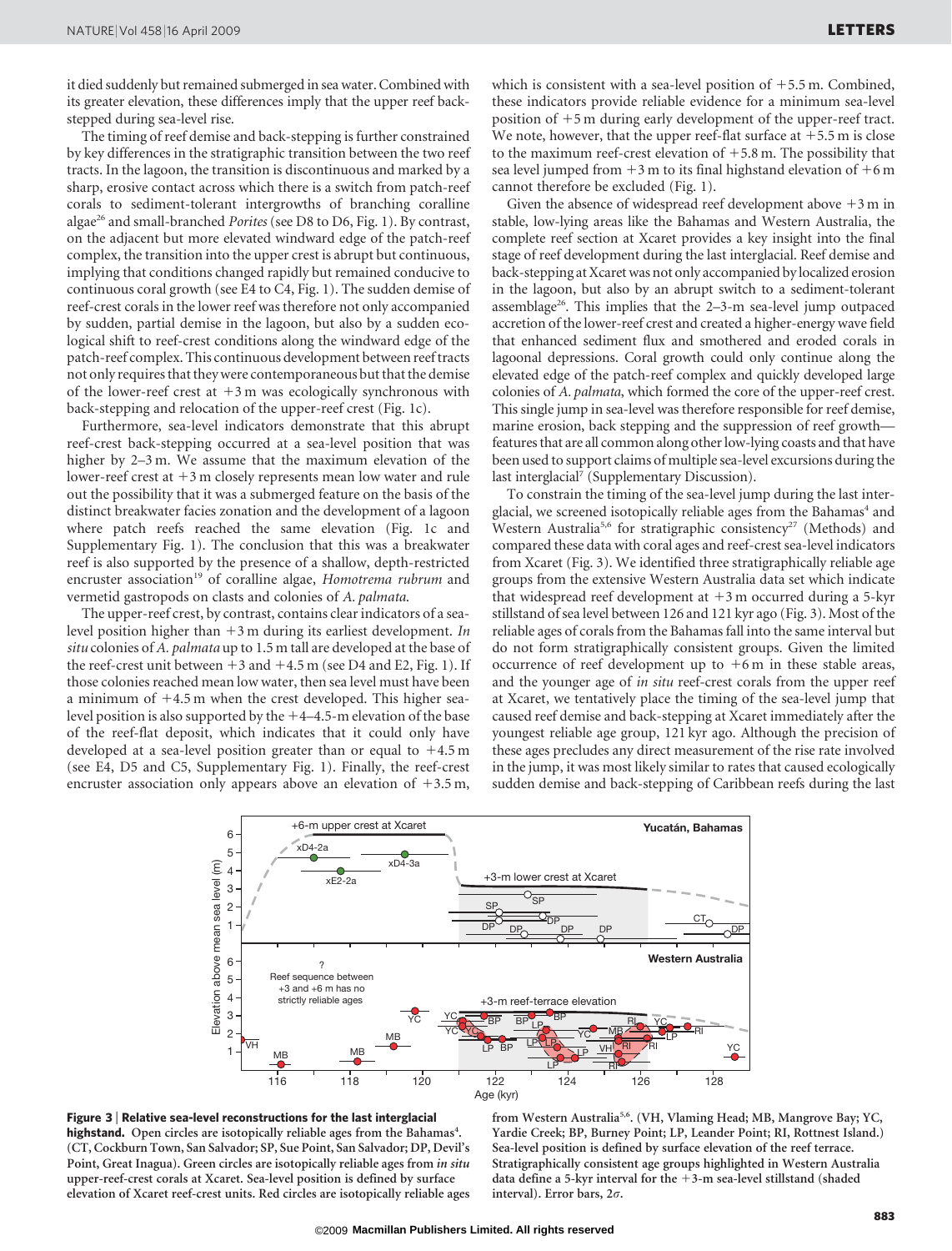$deelaciation<sup>10,12</sup>$ . During those jumps, direct measurement of rise rates shows that they exceeded  $36$  mm  $yr^{-1}$  (refs 10, 28; see Supplementary Fig. 3). Our discovery of an ecologically sudden demise and backstepping signature in reef-crest deposits from the Yucatán is therefore compelling evidence for a sea-level jump with a similar rise rate during the late stages of the last interglacial. This jump implies that an episode of ice-sheet instability, characterized by rapid ice loss, occurred late during an interglaciation that was warmer than present.

In our warming world, the implications of a rapid, metre-scale sealevel jump late during the last interglacial are clear for both future icesheet stability and reef development. Given the dramatic disintegration of ice shelves<sup>2</sup> and discovery of rapid ice loss from both the Antarctic and Greenland ice sheets<sup>3</sup>, the potential for sustained rapid ice loss and catastrophic sea-level rise in the near future is confirmed by our discovery of sea-level instability at the close of the last interglacial. Furthermore, the inhibition of reef development that this instability caused has negative implications for the future viability of modern reefs, which are already being impacted by anthropogenic activity on a global scale<sup>29</sup>.

## METHODS SUMMARY

We characterized detrital, framework and encruster facies in reef stratigraphic sections following ref. 19, and recorded contact types and elevations using a sealevel datum  $(\pm 15 \text{ cm})$ . Lateral continuity of units was physically traced between sections.

U-series measurements on coral samples used multistatic, multi-ion-counting inductively coupled plasma mass spectroscopy, following ref. 30. Whole-procedure blank values of the measured sample set were  $\sim$ 2 pg for Th and 4–8 pg for U, both typical of this method and laboratory.

We based isotopic screening for potential U and Th loss or gain on several standard criteria<sup>8</sup>: the <sup>238</sup>U concentration should reflect modern coral species values (2.0–3.5 p.p.m.), the <sup>232</sup>Th concentration should be  $\leq$ 2 p.p.b. and the abundance of calcite must be below X-ray diffraction detection limits. For samples meeting these criteria, age reliability is based on the  $\delta^{234}U(T)$  criterion. We considered ages with the same  $\delta^{234}U(T)$  value as modern corals and sea water (146.6–149.6%) <sup>25</sup> to be strictly reliable to within the analytical uncertainty; ages with values of 149  $\pm$  8% were considered to be accurate to  $\pm$ 2 kyr (refs 4, 6, 13, 14), and ages with values  $>$  149  $\pm$  8‰ were considered to be unreliable.

Combined <sup>230</sup>Th and <sup>231</sup>Pa dating has shown that the  $\delta^{234}U(T)$  criterion alone is insufficient to identify all corals affected by open-system diagenesis8. Quantification of extrinsic age variability in Holocene reefs has recently provided a criterion for screening isotopically reliable ages for stratigraphic consistency<sup>27</sup>. This is based on the finding that a minimum of three corals growing within a 3-m vertical stratigraphic interval should not have an age distribution of  $\mathord{>}1$  kyr. As a result, we consider the ages of groups of three or more corals that vary by no more than 1 kyr and come from conformable stratigraphic sections no thicker than 3 m to be stratigraphically reliable.

Full Methods and any associated references are available in the online version of the paper at<www.nature.com/nature>.

#### Received 8 October 2008; accepted 23 February 2009.

- Overpeck, J. T. et al. Paleoclimatic evidence for future ice-sheet instability and rapid sea-level rise. Science 311, 1747–1750 (2006).
- 2. Thomas, R. et al. Accelerated sea-level rise from West Antarctica. Science 306, 255–258 (2004).
- Bamber, J. L., Alley, R. B. & Joughin, I. Rapid response of modern day ice sheets to external forcing. Earth Planet. Sci. Lett. 257, 1–13 (2007).
- 4. Chen, J. H., Curran, H. A., White, B. & Wasserburg, G. J. Precise chronology of the last interglacial period: <sup>234</sup>U-<sup>230</sup>Th data from fossil coral reefs in the Bahamas. Geol. Soc. Am. Bull. 103, 82–97 (1991).
- Stirling, C., Esat, T., McCulloch, M. & Lambeck, K. High-precision U-series dating of corals from Western Australia and implications for the timing and duration of the last interglacial. Earth Planet. Sci. Lett. 135, 115–130 (1995).
- Stirling, C., Esat, T., Lambeck, K. & McCulloch, M. Timing and duration of the last interglacial: evidence for a restricted interval of widespread coral reef growth. Earth Planet. Sci. Lett. 160, 745–762 (1998).
- 7. Neumann, A. C. & Hearty, P. J. Rapid sea-level changes at the close of the last interglacial (substage 5e) recorded in Bahamian island geology. Geology 24, 775–778 (1996).
- 8. Scholz, D. & Mangini, A. How precise are U-series coral ages? Geochim. Cosmochim. Acta 71, 1935–1948 (2007).
- 9. Fairbanks, R. G. A 17,000-year long glacio-eustatic sea level record: influence of glacial melting rates on the Younger Dryas event and deep-ocean circulation. Nature 342, 637–642 (1989).
- 10. Blanchon, P. & Shaw, J. Reef drowning during the last deglaciation: evidence for catastrophic sea-level rise and ice-sheet collapse. Geology 23, 4–8 (1995).
- 11. Bard, E. et al. Deglacial sea-level record from Tahiti corals and the timing of global meltwater discharge. Nature 382, 241–244 (1996).
- Blanchon, P., Jones, B. & Ford, D. C. Discovery of a submerged relic reef and shoreline off Grand Cayman: further support for an early Holocene jump in sea level. Sedim. Geol. 147, 253–270 (2002).
- 13. Esat, T., McCulloch, M., Chappell, J., Pillans, B. & Omura, A. Rapid fluctuations in sea level recorded at Huon Peninsula during the penultimate deglaciation. Science 283, 197–201 (1999).
- 14. Stein, M. et al. TIMS U-series dating and stable isotopes of the last interglacial event in Papua New Guinea. Geochim. Cosmochim. Acta 57, 2541-2554 (1993).
- Bruggemann, J. H. et al. Stratigraphy, palaeoenvironments and model for the deposition of the Abdur Reef Limestone: context for an important archaeological site from the last interglacial on the Red Sea coast of Eritrea. Palaeogeogr. Palaeoclimatol. Palaeoecol. 203, 179–206 (2004).
- 16. Thompson, W. G. & Goldstein, S. L. Open-system coral ages reveal persistent suborbital sea-level cycles. Science 308, 401–404 (2005).
- 17. Rohling, E. J. et al. High rates of sea-level rise during the last interglacial period. Nature Geosci. 1, 38–42 (2008).
- Wilson, M., Curran, H. & White, B. Paleontological evidence of a brief global sealevel event during the last interglacial. Lethaia 31, 241–250 (1998).
- 19. Blanchon, P. & Perry, C. T. Taphonomic differentiation of Acropora palmata facies in cores from Campeche Bank Reefs, Gulf of Mexico. Sedimentology 51, 53–76  $(2004)$
- 20. Aronson, R. B., Macintyre, I. G. & Precht, W. F. Event preservation in lagoonal reef systems. Geology 33, 717-720 (2005).
- 21. Zúñiga, F. R., Reyes, M. A. & Valdés, C. A general overview of the catalog of recent seismicity compiled by the Mexican Seismological Survey. Geofís. Int. 39, 161-170 (2000).
- 22. Marquez-Azua, B., Cabral-Cano, E., Correa-Mora, F. & DeMets, C. A model for Mexican neotectonics based on nationwide GPS measurements, 1993–2001. Geofís. Int. 43, 319-330 (2004).
- Szabo, B. J., Ward, W. C., Weidie, A. E. & Brady, M. J. Age and magnitude of the late Pleistocene sea-level rise on the eastern Yucatan Peninsula. Geology 6, 398–406 (1978).
- 24. Potter, E.-K. & Lambeck, K. Reconciliation of sea-level observations in the Western North Atlantic during the last glacial cycle. Earth Planet. Sci. Lett. 217, 171–181 (2003).
- 25. Delanghe, D., Bard, E. & Hamelin, B. New TIMS constraints on the uranium-238 and uranium-234 in seawaters from the main ocean basins and the Mediterranean Sea. Mar. Chem. 80, 79–93 (2002).
- Steneck, R., Macintyre, I. & Reid, R. A unique algal ridge system in the Exuma Cays, Bahamas. Coral Reefs 16, 29–37 (1997).
- 27. Edinger, E. N., Burr, G. S., Pandolfi, J. M. & Ortiz, J. C. Age accuracy and resolution of Quaternary corals used as proxies for sea level. Earth Planet. Sci. Lett. 253, 37–49 (2007).
- 28. Peltier, W. R. & Fairbanks, R. G. Global glacial ice volume and Last Glacial Maximum duration from an extended Barbados sea level record. Quat. Sci. Rev. 25, 3322–3337 (2006).
- 29. Hoegh-Guldberg, O. et al. Coral reefs under rapid climate change and ocean acidification. Science 318, 1737–1742 (2007).
- 30. Fietzke, J., Liebetrau, V., Eisenhauer, A. & Dullo, C. Determination of uranium isotope ratios by multi-static MIC-ICP-MS: method and implementation for precise U- and Th-series isotope measurements. J. Anal. At. Spectrom. 20, 395–401 (2005).

Supplementary Information is linked to the online version of the paper at <www.nature.com/nature>.

Acknowledgements We thank M. Sanchez, E. Rios and R. Raigoza for providing park access and hospitality; E. Jordan-Dahlgren for original descriptions of the aquarium trench; G. Jordan-Garza and I. Pino for field assistance; A. Kolevica and K. Fischer von Mollard for help with the <sup>230</sup>Th measurements; and C. Neumann, P. Hearty, C. Holmden, D. Hopley, A. Curran and W. C. Ward for discussions. Funding was provided by DGAPA grant IN218799.

Author Contributions P.B. initiated the study, collected and analysed the field data and wrote the manuscript. A.E., J.F. and V.L. performed the U-series and X-ray diffraction analyses, and A.E. discussed the results and commented on the manuscript.

Author Information Reprints and permissions information is available at <www.nature.com/reprints>. Correspondence and requests for materials should be addressed to P.B. [\(blanchon@icmyl.unam.mx\)](mailto:blanchon@icmyl.unam.mx).